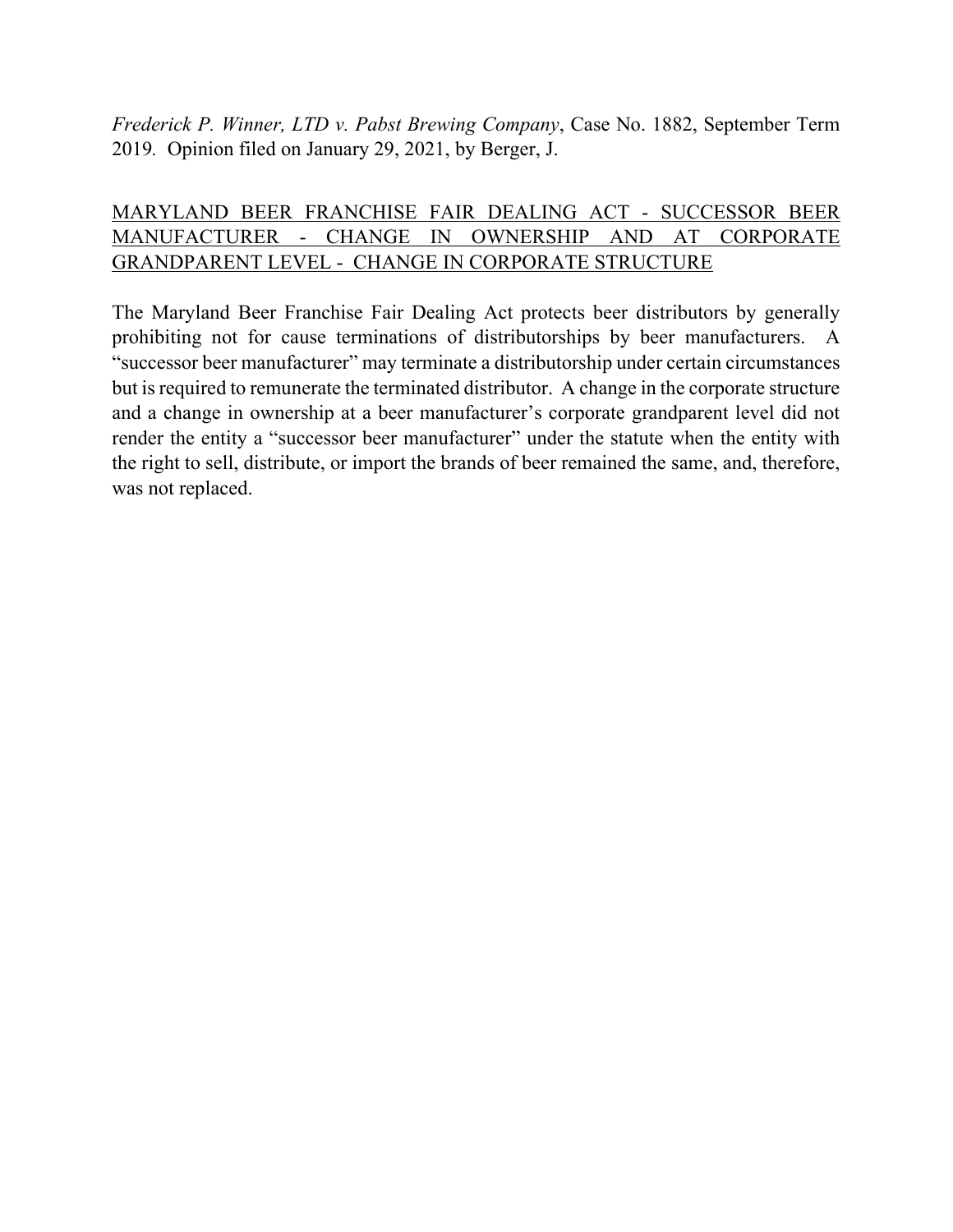Circuit Court for Baltimore County Case No. 03-C-15-004824

### REPORTED

## IN THE COURT OF SPECIAL APPEALS

# OF MARYLAND

No. 1882

September Term, 2019  $\mathcal{L}_\text{max}$  and  $\mathcal{L}_\text{max}$  and  $\mathcal{L}_\text{max}$  and  $\mathcal{L}_\text{max}$ 

## FREDERICK P. WINNER, LTD

v.

## PABST BREWING COMPANY  $\mathcal{L}_\text{max}$  and  $\mathcal{L}_\text{max}$  and  $\mathcal{L}_\text{max}$  and  $\mathcal{L}_\text{max}$

Kehoe, Berger, Reed,

JJ.  $\mathcal{L}_\text{max}$  and  $\mathcal{L}_\text{max}$  and  $\mathcal{L}_\text{max}$  and  $\mathcal{L}_\text{max}$ 

Opinion by Berger, J. \_\_\_\_\_\_\_\_\_\_\_\_\_\_\_\_\_\_\_\_\_\_\_\_\_\_\_\_\_\_\_\_\_\_\_\_\_

Filed: January 29, 2021

Pursuant to Maryland Uniform Electronic Legal Materials Act (§§ 10-1601 et seq. of the State Government Article) this document is authentic.

Suzanne Johnson 2021-01-29 13:18-05:00



Suzanne C. Johnson, Clerk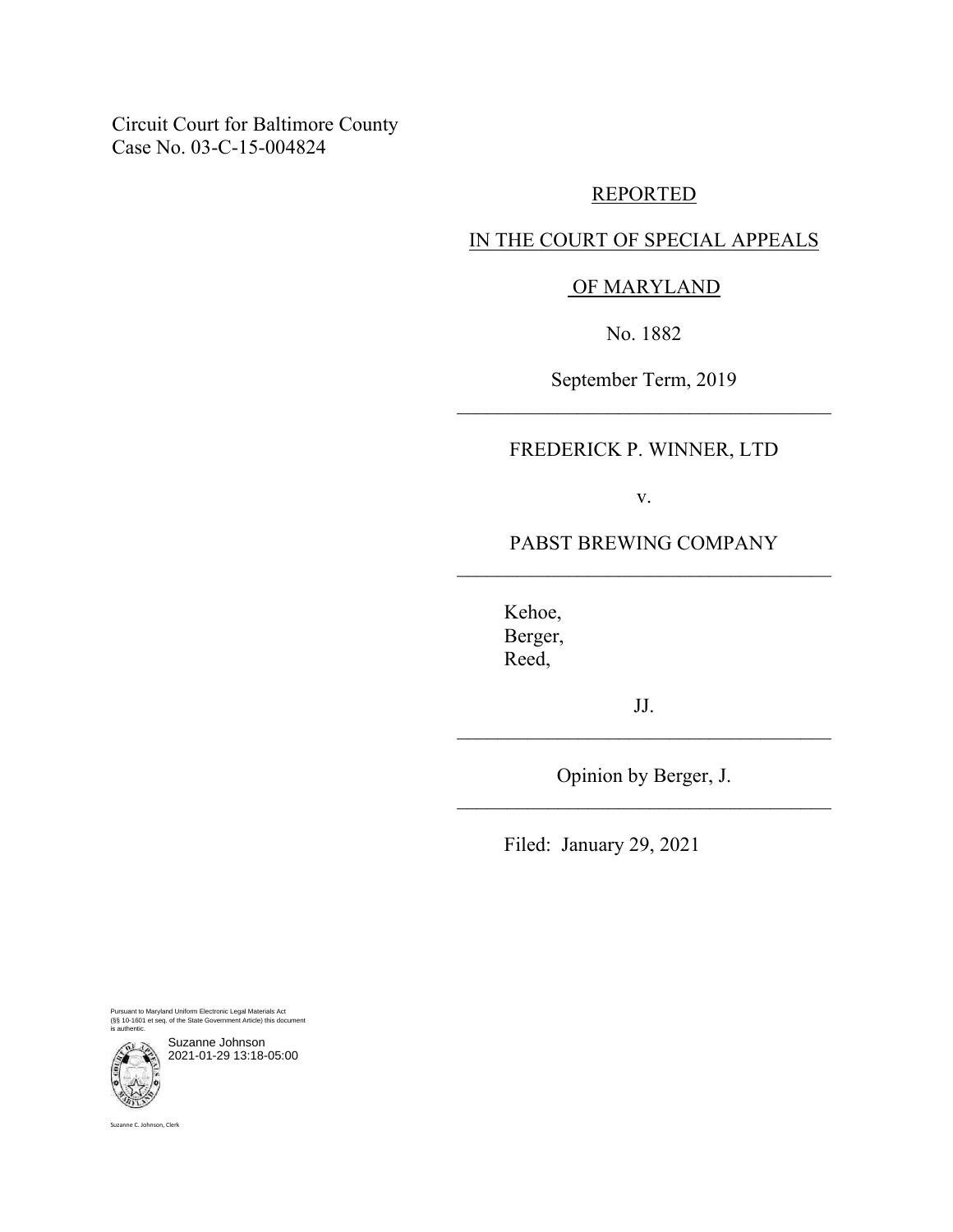This is the second time this case has been before us on appeal. This appeal arises from the termination by Pabst Brewing Company, Inc. ("Pabst Brewing") of distribution rights that it had previously granted to beer distributor Frederick P. Winner, Ltd. ("Winner"). After Pabst Brewing came under new ownership in 2014, it terminated Winner's distributorship. Winner filed suit against Pabst Brewing in the Circuit Court for Baltimore County, alleging, *inter alia*, that the termination of Winner's distribution rights violated the Maryland Beer Franchise Fair Dealing Act ("BFFDA").<sup>[1](#page-2-0)</sup> Winner subsequently filed an amended complaint in the circuit court. Pabst Brewing moved to strike the amended complaint, and the circuit court granted Pabst Brewing's motion to strike. On appeal, we vacated the trial court's order striking Winner's amended complaint and remanded for further proceedings. On remand, the circuit court granted Pabst Brewing's motion for summary judgment and denied Winner's motion for partial summary judgment. Winner again appealed.

In this appeal, Winner presents four questions for our review.<sup>[2](#page-2-1)</sup> We shall address only the following single issue because it is dispositive of the appeal:

1. Whether Pabst [Brewing] may terminate Winner's distribution rights without cause, where Md. Code, Art.

<span id="page-2-0"></span><sup>&</sup>lt;sup>1</sup> At the time Pabst Brewing terminated Winner's distribution rights, the BFFDA was codified at Md. Code, (1957, 2011 Repl. Vol.), Article 2B, § 17-101 *et seq.* (black volume). Effective July 1, 2016, the BFFDA was recodified without substantive change at Md. Code (2016), § 5-101 *et. seq.* of the Alcoholic Beverages Article (red volume) ("AB"). The parties cite the prior code references in their briefs, but, in this opinion, we shall cite the current code sections.

<span id="page-2-1"></span><sup>2</sup> The questions, as presented by Pabst Brewing, are: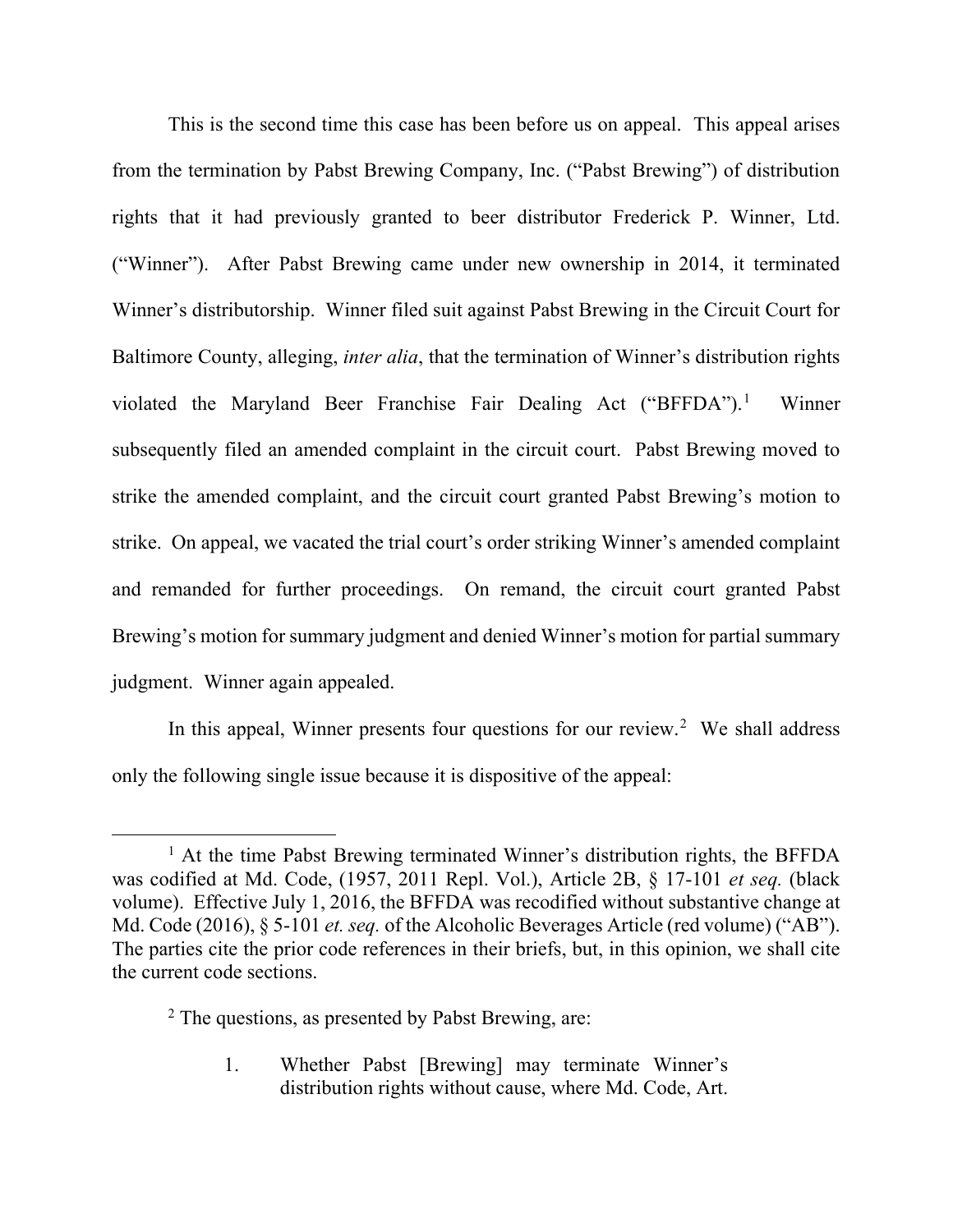Whether the circuit court erred by determining that Pabst Brewing and its parent and grandparent companies satisfied the definition of "successor beer manufacturer" set forth in the BFFDA and, accordingly, that Pabst Brewing's termination of Winner's distributorship was permitted as a matter of law.

As we shall explain, we shall reverse the judgment of the circuit court and remand for further proceedings.

# **FACTS AND PROCEEDINGS**

We previously set forth the relevant underlying facts in *Frederick P. Winner, Ltd. v.* 

*Pabst Brewing Co.*, No. 1165, Sept. Term 2016 (filed Nov. 21, 2017) (unreported opinion),

as follows:

## *Factual Circumstances*

On April 30, 2014, Winner entered into a distributorship agreement ("2014 Agreement") with Pabst [Brewing], a supplier of malt beverages operating in Maryland as a non-

- 2. Whether Pabst [Brewing] may terminate Winner's distribution rights where no entity has "replace[d Pabst Brewing] with the right to sell, distribute, or import" the Pabst [Brewing] brands in Maryland, as required under Md. Code, Art. 2B, § 21-103?
- 3. Whether Pabst [Brewing] may terminate Winner's distribution rights without first paying to Winner the fair market value of those distribution rights, as required by Md. Code, Art. 2B, § 21-103?
- 4. Whether the Circuit Court erred in granting summary judgment in favor of Pabst [Brewing], where Pabst [Brewing] is not entitled to judgment as a matter of law and there exist disputes of material fact?

<sup>2</sup>B, § 17-103 prohibits the termination of a beer distributor without cause?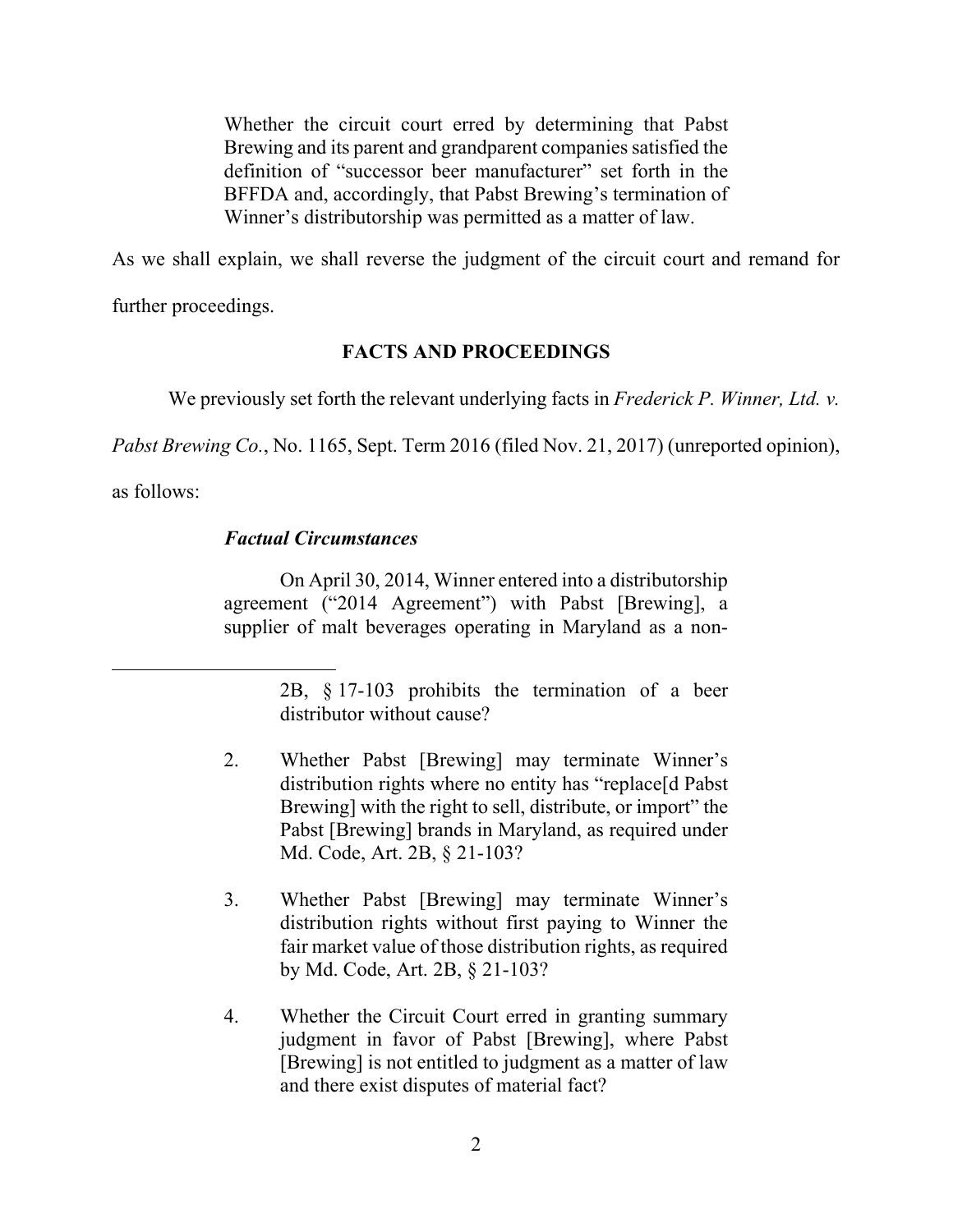resident dealer. Under the 2014 Agreement, Winner had the right to sell twenty-two brands of Pabst [Brewing] products. The 2014 Agreement supplanted a previous distributorship agreement that Pabst had made with an earlier incarnation of Winner on January [3](#page-4-0)1, 1994 ("1994 Agreement").<sup>3</sup>

When the parties entered into the 2014 Agreement, Pabst [Brewing] was a Delaware corporation and a whollyowned subsidiary of Pabst Holdings Inc., which was, in turn, a wholly-owned subsidiary of Pabst Corporate Holdings, Inc. On November 13, 2014, Pabst [Brewing] became a Delaware limited liability company. On the same day, Pabst Corporate Holdings, Inc. sold its interest in Pabst Holdings, Inc. to Blue Ribbon, LLC. In the wake of the acquisition, Pabst [Brewing] replaced all of its directors and officers.

On March 9, 2015, Pabst [Brewing] informed Winner that it was terminating Winner's distribution rights effective May 8, 2015. In Pabst [Brewing]'s view, Pabst [Brewing] had become a "successor beer manufacturer" as defined by the BFFDA and was, therefore, entitled to terminate its agreement with Winner. In response, Winner's attorney sent a letter to Pabst [Brewing] asserting that Pabst [Brewing] was not a "successor beer manufacturer" and that, consequently, Pabst [Brewing] had no legal right to terminate the 2014 Agreement. Despite Winner's protest, Pabst [Brewing] refused to rescind its termination letter.

*Winner*, *supra*, slip op. at 3-4.

In its brief, Pabst Brewing provided a helpful chart illustrating the change in the

Pabst Brewing Corporate Structure, which we have reproduced below:

<span id="page-4-0"></span><sup>&</sup>lt;sup>3</sup> The current incarnation of Winner is the result of a merger between Frederick P. Winner, Ltd. and MMA Beverage Inc. that occurred on April 28, 2014. Although this change in corporate form was apparently the catalyst for the 2014 Agreement between Winner and Pabst [Brewing], it is not relevant to our resolution of the case. [(Footnote in original.)]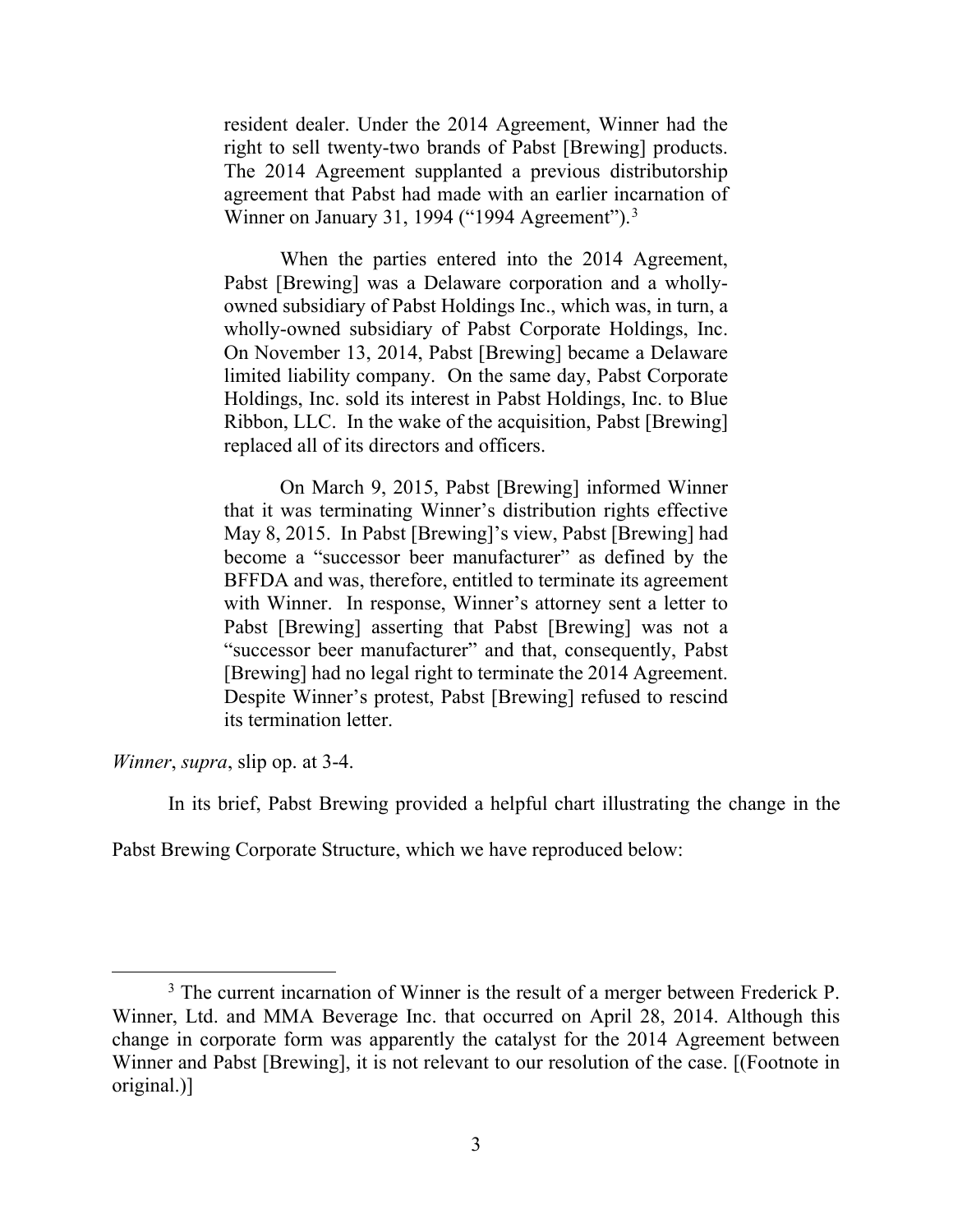

We previously set forth much of the relevant procedural history of this case in our

previous unreported opinion in this case as follows:

#### *Procedural History*

On May 4, 2015, Winner filed a complaint in the Circuit Court of Baltimore County asserting two causes of action: (1) an action for declaratory judgment; and (2) an action for breach of contract. The Initial Complaint sought the following forms of relief: (a) a declaration that Pabst [Brewing] had no basis to terminate Winner's franchise; (b) a permanent injunction prohibiting Pabst [Brewing] from terminating Winner's distributorship; (c) an order preliminarily and permanently enjoining Pabst [Brewing] from contracting with other distributors for Winner's territories; (d) an order preliminarily and permanently enjoining Pabst [Brewing] from interrupting delivery of Pabst [Brewing] products to Winner, and (e) an award of damages Winner sustained as a result of Pabst [Brewing]'s violations of the BFFDA.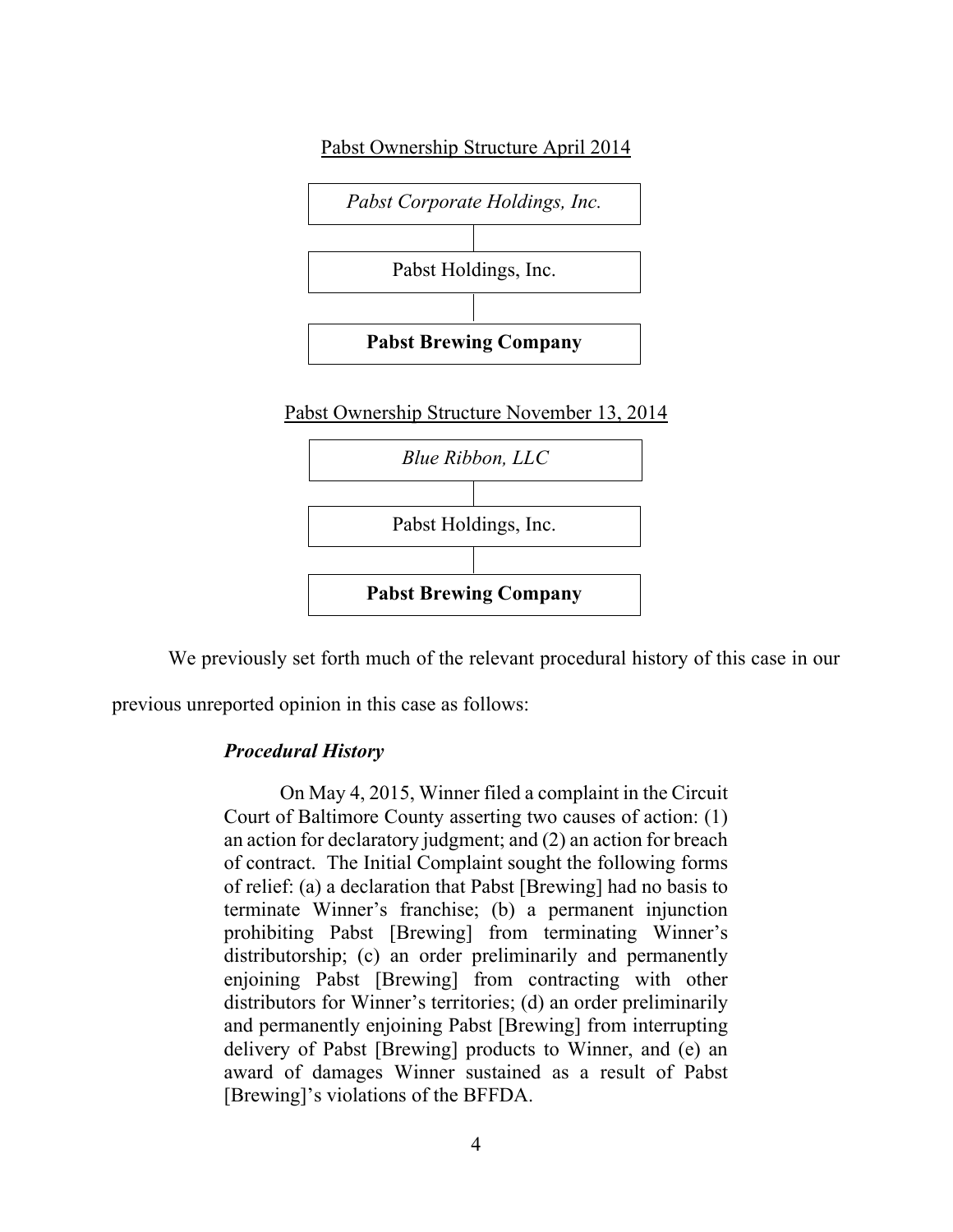Winner's Initial Complaint, however, contained a few mistakes. Although Winner's relationship with Pabst [Brewing] was governed by the 2014 Agreement, the Initial Complaint referred to the 1994 Agreement as the basis for Winner's claims. The Initial Complaint did not explicitly mention the 2014 Agreement at all, although it contained language consistent with an ongoing contractual relationship. Winner also attached the 1994 Agreement, rather than the 2014 Agreement, to the Initial Complaint.

On June 19, 2015, Pabst [Brewing] notified Winner that it was terminating product deliveries to Winner effective July 24, 2015, at which point the successor distributors would take over distribution of the Pabst [Brewing] brands. On July 21, 2015, the circuit court issued a scheduling order. Under the scheduling order, discovery was to be closed by . . . January 9, 2016, and all motions (excluding motions in limine), were to be filed on or before January 24, 2016.

On August 3, 2015, Pabst [Brewing] sent a letter to Winner reiterating that Winner's distribution rights had been terminated and that henceforth its brands could only be distributed by the successor distributors. On August 4, 2015, Winner filed a request for a temporary restraining order ("TRO") against Pabst [Brewing]. The circuit court denied the request. Thereafter, Pabst [Brewing] completed the termination of Winner's rights and entered into distribution agreements with seven local distributors.

On January 21, 2016, Winner filed the Amended Complaint without leave of the circuit court. The Amended Complaint left the basic claims of the Initial Complaint intact. It corrected the Initial Complaint, however, by referring to the 2014 Agreement as the basis for Winner's contractual claims. The Amended Complaint also anticipated a [potential] finding that Pabst [Brewing] was, indeed, a "successor beer manufacturer," arguing that such a finding would actually entitle Winner to an award of the fair market value of the distribution rights. Finally, the Amended Complaint revised the request for injunctive relief by seeking an order requiring Pabst [Brewing] to reinstate Winner and terminate the successor distributors.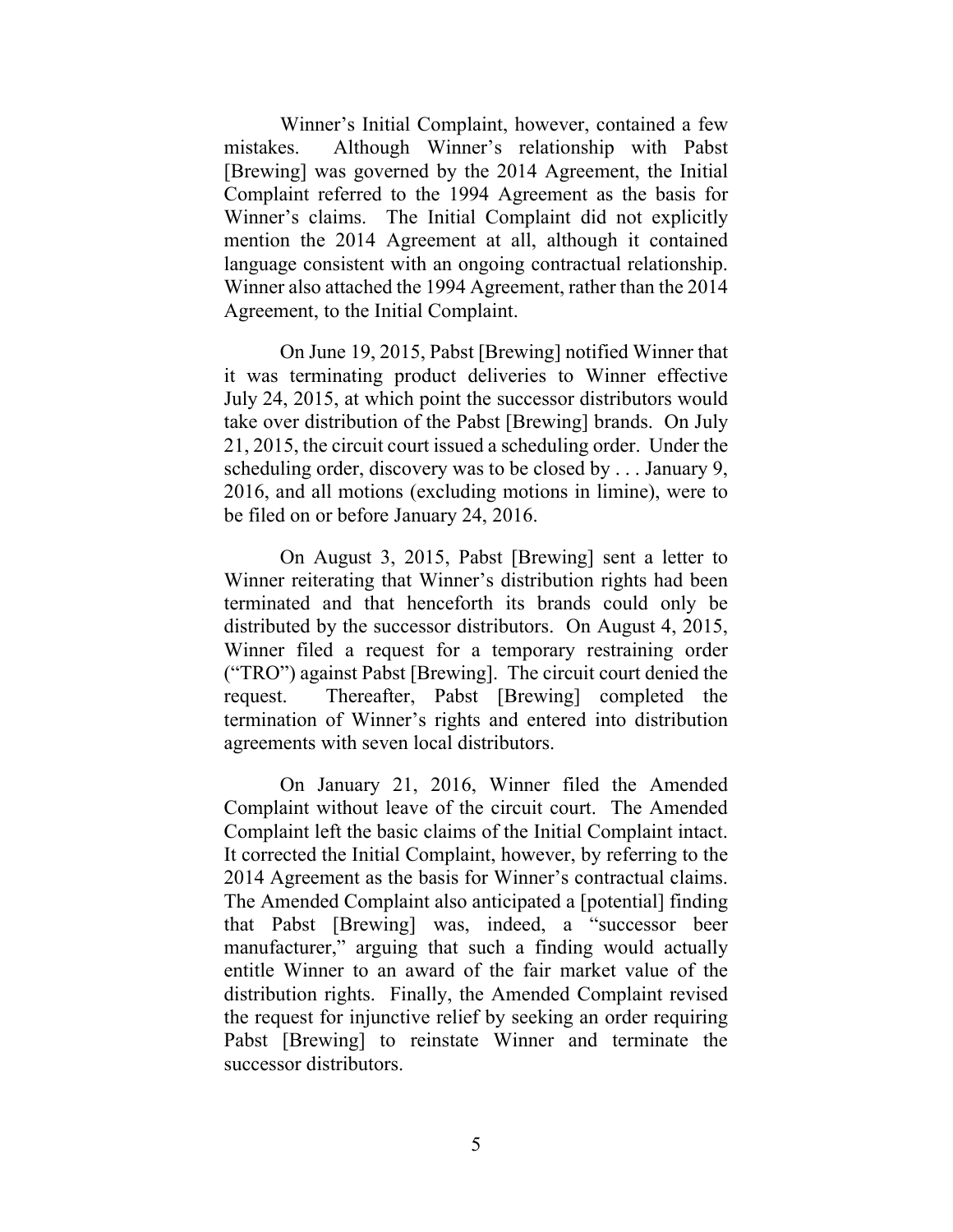On February 4, 2016, Pabst [Brewing] filed a motion to strike the Amended Complaint. On January 27, 2016, Winner filed a motion for partial summary judgment. The same day, Pabst [Brewing] filed its own motion for summary judgment. On March 3, 2016, the clerk of the circuit court issued a notice setting a trial date for October 17, 2016.

On April 26, 2016, the circuit court entertained a hearing on the open motions. Thereafter, on June 28, 2016, the Circuit Court for Baltimore County issued a Memorandum Opinion on the parties' motions. The circuit court granted Pabst [Brewing]'s motion to strike the Amended Complaint on the grounds that allowing it to stand would result in prejudice to Pabst [Brewing]. The circuit court then granted Pabst [Brewing]'s motion for summary judgment, finding that the Initial Complaint's request for declaratory judgment was moot and that the contractual claim failed because the 1994 Agreement was no longer in force. Although the circuit court had stricken the Amended Complaint, it nonetheless proceeded to address Pabst [Brewing]'s arguments concerning the Amended Complaint. Finally, the circuit court considered Winner's motion for partial summary judgment, which it understood to be based on the contract claim in the Amended Complaint. The Circuit Court, siding with Pabst [Brewing] on the merits, denied Winner's motion for partial summary judgment.

*Winner*, *supra*, slip op. at 4-6.

Winner appealed to this Court. On appeal, we vacated the trial court's order striking Winner's amended complaint and remanded for further proceedings. On remand, Winner filed a Second Amended Complaint on January 16, 2018. Count I of the Second Amended Complaint claimed a violation of the BFFDA and sought an injunction reinstating Winner's distribution rights as well as damages "including, but not limited to, the loss of the value of the . . . distributorship rights and a loss [of] the value of . . . Winner's enterprise." Count II of the Second Amended Complaint alleged a breach of contract and sought monetary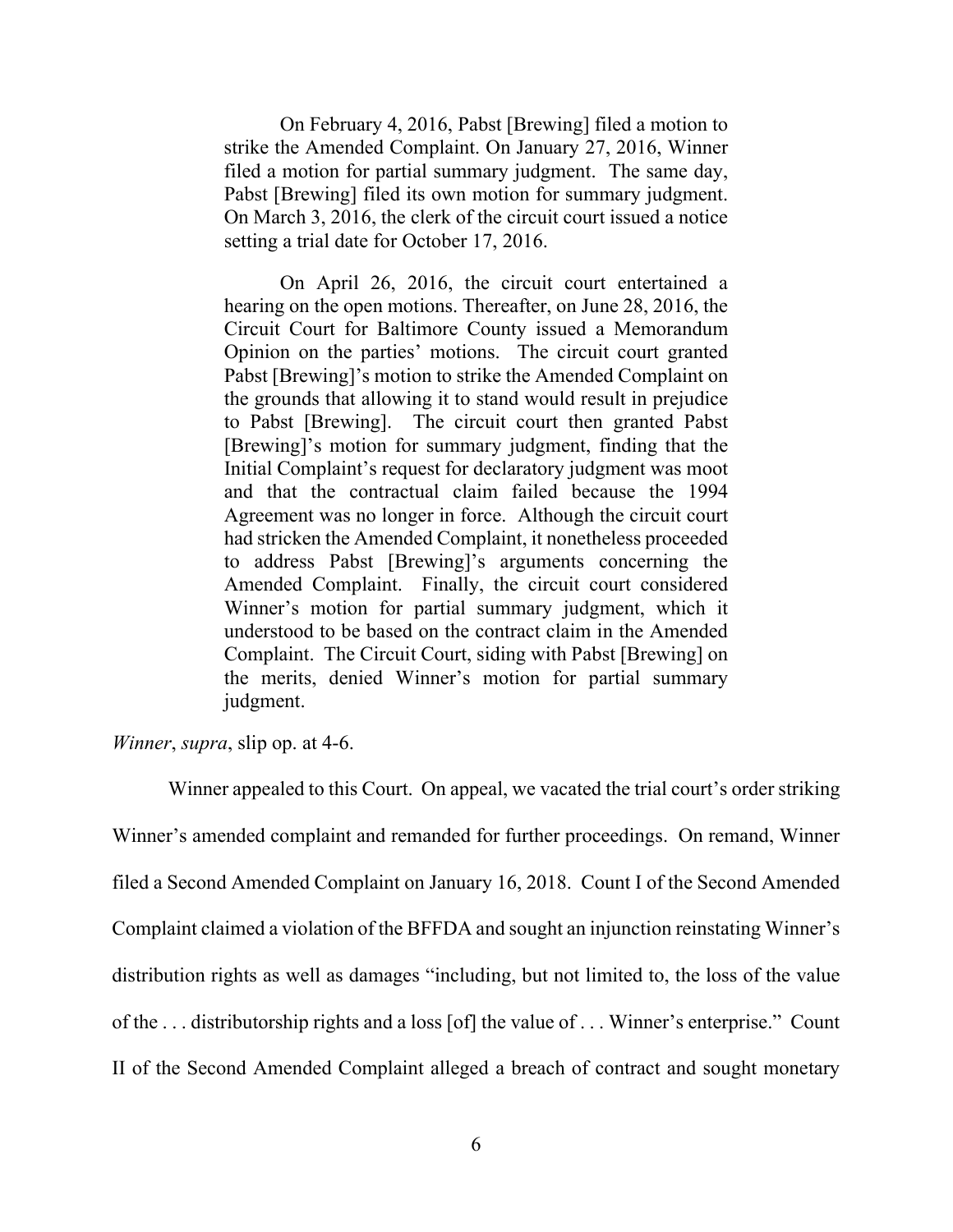damages. Winner moved for partial summary judgment on the Second Amended Complaint on February 6, 2018. Winner also produced supplemental interrogatory responses providing calculations of damages including the fair market value of Winner's distribution rights, as well as details regarding how the termination of the distribution rights resulted in additional negative financial consequences for Winner. Pabst Brewing filed its own Motion for Summary Judgment on August 7, 2019.

On November 22, 2019, the circuit court entered summary judgment in favor of Pabst Brewing and denied Winner's motion for partial summary judgment. The circuit court found that Pabst Brewing's parent company, Blue Ribbon, was a successor beer manufacturer, and, therefore, that Pabst Brewing's not-for-cause termination of Winner's distribution rights was permitted as a matter of law. The circuit court found that Winner would have been entitled to an award of the fair market value of its distribution rights but concluded that Winner's request for a fair market value award was time-barred. The circuit court additionally found that Pabst Brewing's termination of Winner's distribution rights did not constitute a breach of contract as a matter of law due to Pabst Brewing's status as a successor beer manufacturer. Winner appealed.

Additional facts shall be addressed as necessitated by our discussion of the issues on appeal.

#### **STANDARD OF REVIEW**

The entry of summary judgment is governed by Maryland Rule 2-501, which provides: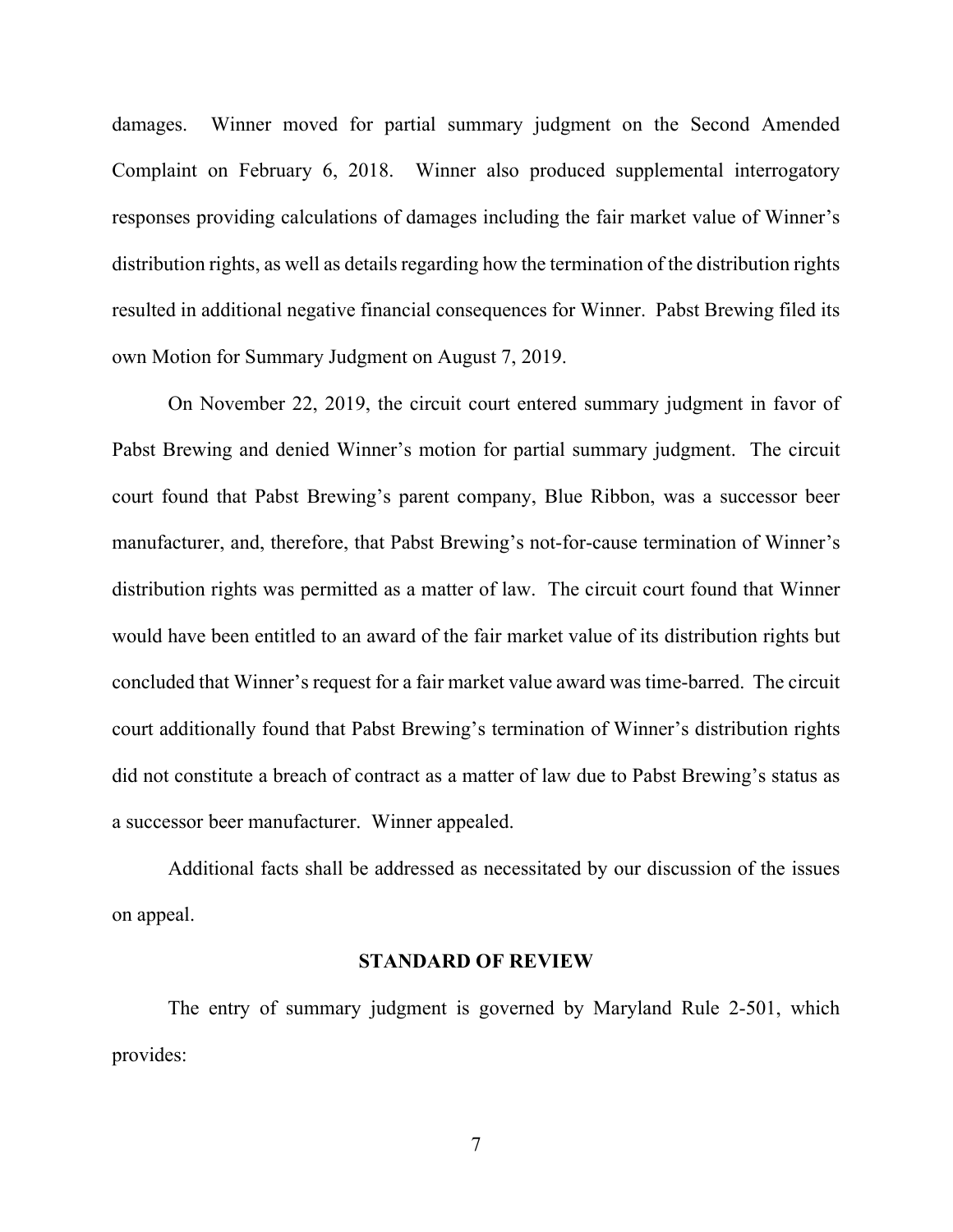The court shall enter judgment in favor of or against the moving party if the motion and response show that there is no genuine dispute as to any material fact and that the party in whose favor judgment is entered is entitled to judgment as a matter of law.

Md. Rule 2-501(f).

The Court of Appeals has described the standard of review to be applied by appellate

courts reviewing summary judgment determinations as follows:

On review of an order granting summary judgment, our analysis "begins with the determination [of] whether a genuine dispute of material fact exists; only in the absence of such a dispute will we review questions of law." *D'Aoust v. Diamond*, 424 Md. 549, 574, 36 A.3d 941, 955 (2012) (quoting *Appiah v. Hall*, 416 Md. 533, 546, 7 A.3d 536, 544 (2010)); *O'Connor v. Balt. Cnty*., 382 Md. 102, 110, 854 A.2d 1191, 1196 (2004). If no genuine dispute of material fact exists, this Court determines "whether the Circuit Court correctly entered summary judgment as a matter of law." *Anderson v. Council of Unit Owners of the Gables on Tuckerman Condo.*, 404 Md. 560, 571, 948 A.2d 11, 18 (2008) (citations omitted).

Thus, "[t]he standard of review of a trial court's grant of a motion for summary judgment on the law is *de novo*, that is, whether the trial court's legal conclusions were legally correct." *D'Aoust*, 424 Md. at 574, 36 A.3d at 955.

*Koste v. Town of Oxford*, 431 Md. 14, 24-25 (2013).

This case involves the interpretation of a Maryland statute. "The interpretation of a

statute is a question of law that [Maryland appellate courts] review[] de *novo*." *Johnson v.* 

*State*, 467 Md. 362, 371 (2020). The Court of Appeals has recently reiterated the

well-established principles courts apply when interpreting statutes as follows:

"This Court provides judicial deference to the policy decisions enacted into law by the General Assembly. We assume that the legislature's intent is expressed in the statutory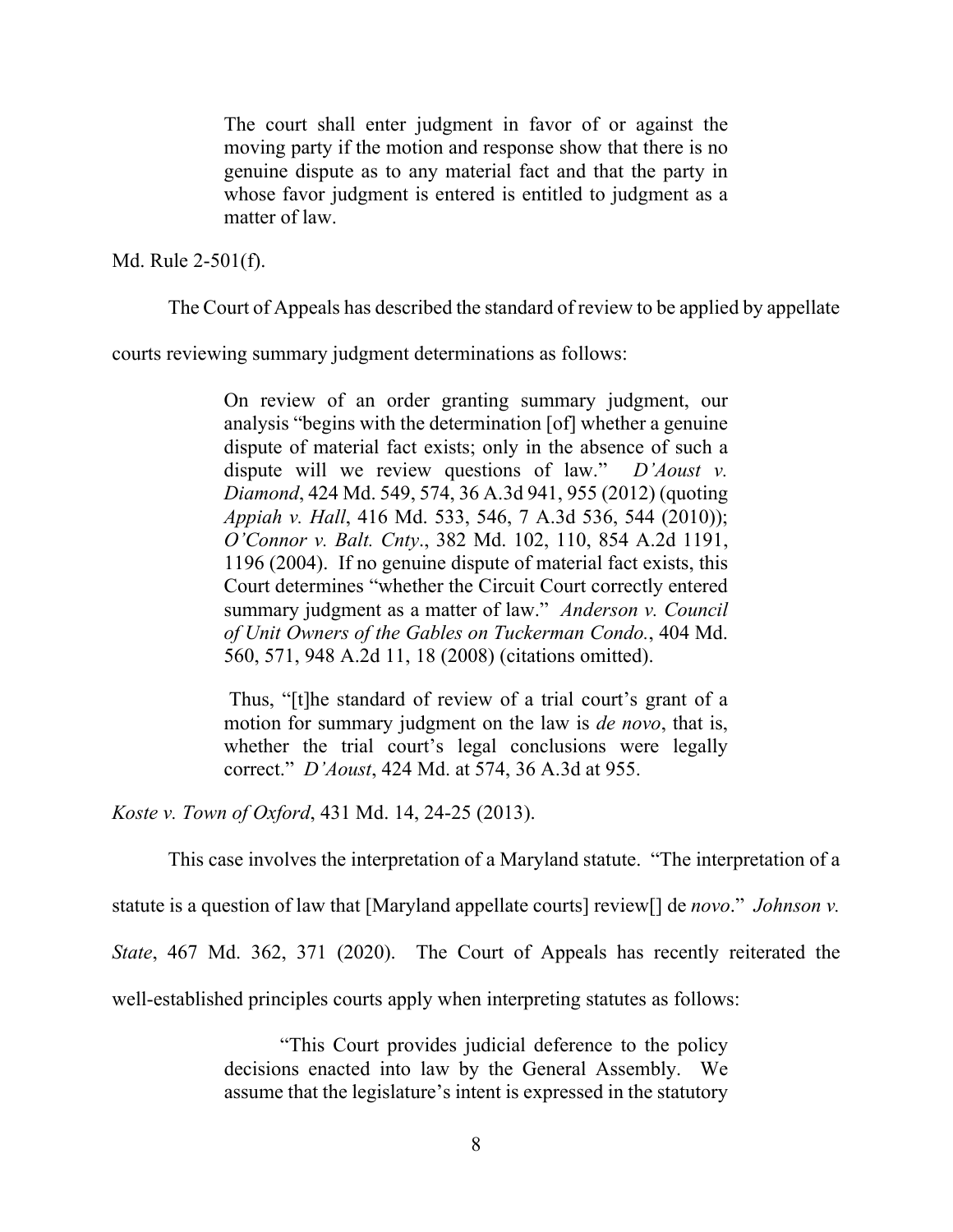language and thus our statutory interpretation focuses primarily on the language of the statute to determine the purpose and intent of the General Assembly." *Blackstone v. Sharma*, 461 Md. 87, 113, 191 A.3d 1188 (2018) (quoting *Phillips v. State*, 451 Md. 180, 196, 152 A.3d 712 (2017)).

The statutory construction analysis begins "with the plain language of the statute, and ordinary, popular understanding of the English language dictates interpretation of its terminology." *Id.* (quoting *Schreyer v. Chaplain*, 416 Md. 94, 101, 5 A.3d 1054 (2010)). We read "the statute as a whole to ensure that no word, clause, sentence or phrase is rendered surplusage, superfluous, meaningless or nugatory." *Phillips*, 451 Md. at 196-97, 152 A.3d 712 (quoting *Douglas v. State*, 423 Md. 156, 178, 31 A.3d 250 (2011)).

"We, however, do not read statutory language in a vacuum, nor do we confine strictly our interpretation of a statute's plain language to the isolated section alone." *Wash. Gas Light Co. v. Md. Pub. Serv. Comm'n*, 460 Md. 667, 685, 191 A.3d 460 (2018) (quoting *Lockshin v. Semsker*, 412 Md. 257, 275, 987 A.2d 18 (2010)). The plain language "must be viewed within the context of the statutory scheme to which it belongs, considering the purpose, aim or policy of the Legislature in enacting the statute." *State v. Johnson*, 415 Md. 413, 421, 2 A.3d 368 (2010) (quoting *Lockshin*, 412 Md. at 276, 987 A.2d 18). Our search for legislative intent contemplates "the consequences resulting from one construction rather than another." *Blaine v. Blaine*, 336 Md. 49, 69, 646 A.2d 413 (1994) (citing *Kaczorowski v. City of Balt.*, 309 Md. 505, 513, 525 A.2d 628 (1987)).

"We presume that the Legislature intends its enactments to operate together as a consistent and harmonious body of law, and, thus, we seek to reconcile and harmonize the parts of a statute, to the extent possible consistent with the statute's object and scope." *Johnson*, 415 Md. at 421-22, 2 A.3d 368 (quoting *Lockshin*, 412 Md. at 276, 987 A.2d 18). When the "words of a statute are ambiguous and subject to more than one reasonable interpretation, or where the words are clear and unambiguous when viewed in isolation, but become ambiguous when read as a part of a larger statutory scheme, a court must resolve the ambiguity by searching for legislative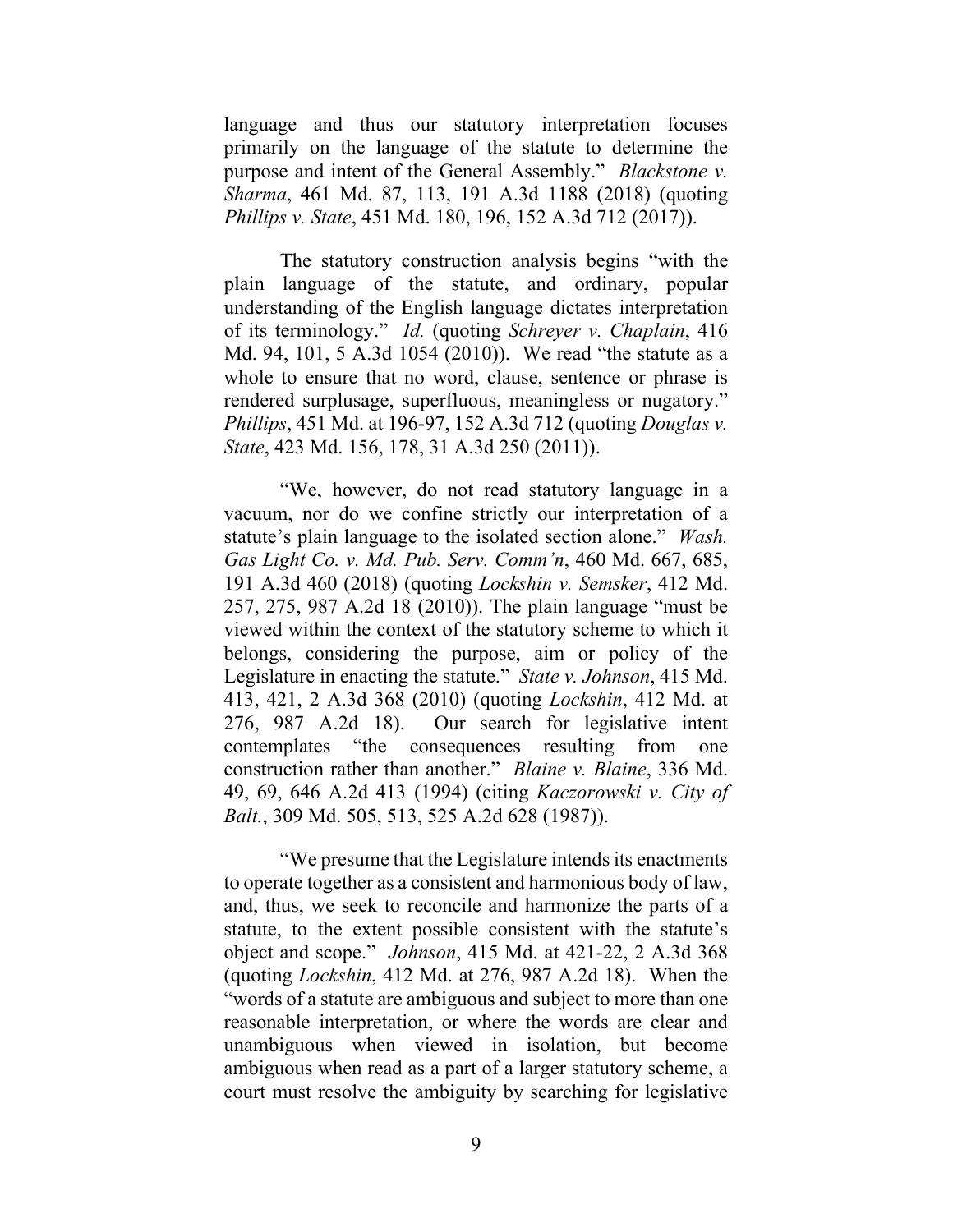intent in other indicia[.]" *State v. Bey*, 452 Md. 255, 266, 156 A.3d 873 (2017) (quoting *Johnson*, 415 Md. at 422, 2 A.3d 368); *cf. Blaine*, 336 Md. at 64, 646 A.2d 413 ("Even where the language of a statute is plain and unambiguous, we may look elsewhere to divine legislative intent; the plain meaning rule is not rigid and does not require us to read legislative provisions in rote fashion and in isolation.") (citing *Motor Vehicle Admin. v. Shrader*, 324 Md. 454, 463, 597 A.2d 939 (1991)). Absent ambiguity in the text of the statute, "it is our duty to interpret the law as written and apply its plain meaning to the facts before us." *In re S.K.*, 466 Md. 31, 54, 215 A.3d 300 (2019).

*Johnson v. State*, 467 Md. 362, 371-73 (2020).

#### **DISCUSSION**

The issue before us in this appeal is quite narrow. We must determine whether Pabst Brewing and/or its parent or grandparent companies constitute a "successor beer manufacturer" under the relevant statute. The Maryland Beer Franchise Fair Dealing Act ("BFFDA") was enacted in 1974 with the stated purposes of "foster[ing] and promot[ing] temperance in the consumption of beer" and "promot[ing] respect for and obedience to the laws that control the distribution and sale of beer." AB  $\S$  5-103(a)(1).<sup>[4](#page-11-0)</sup> One way in which the BFFDA operates to protect distributors is by limiting the circumstances under which a beer manufacturer may terminate a distributorship and by generally prohibiting

<span id="page-11-0"></span><sup>&</sup>lt;sup>4</sup> The General Assembly expressly recognized that legislation was "necessary to accomplish this policy to eliminate the undue stimulation of sales of beer in the State by beer manufacturers that induce or coerce, or attempt to induce or coerce, beer distributors to act detrimentally to the orderly and lawful distribution of beer by (1) threatened or actual termination of the beer manufacturer and beer distributor relationship, directly or indirectly; (2) the establishment of dual beer distributors of a brand or brands of beer in a sales territory presently served by a beer distributor; or (3) the sale of the same brand or brands of beer in one sales territory by more than one franchisee." AB § 5-103(b).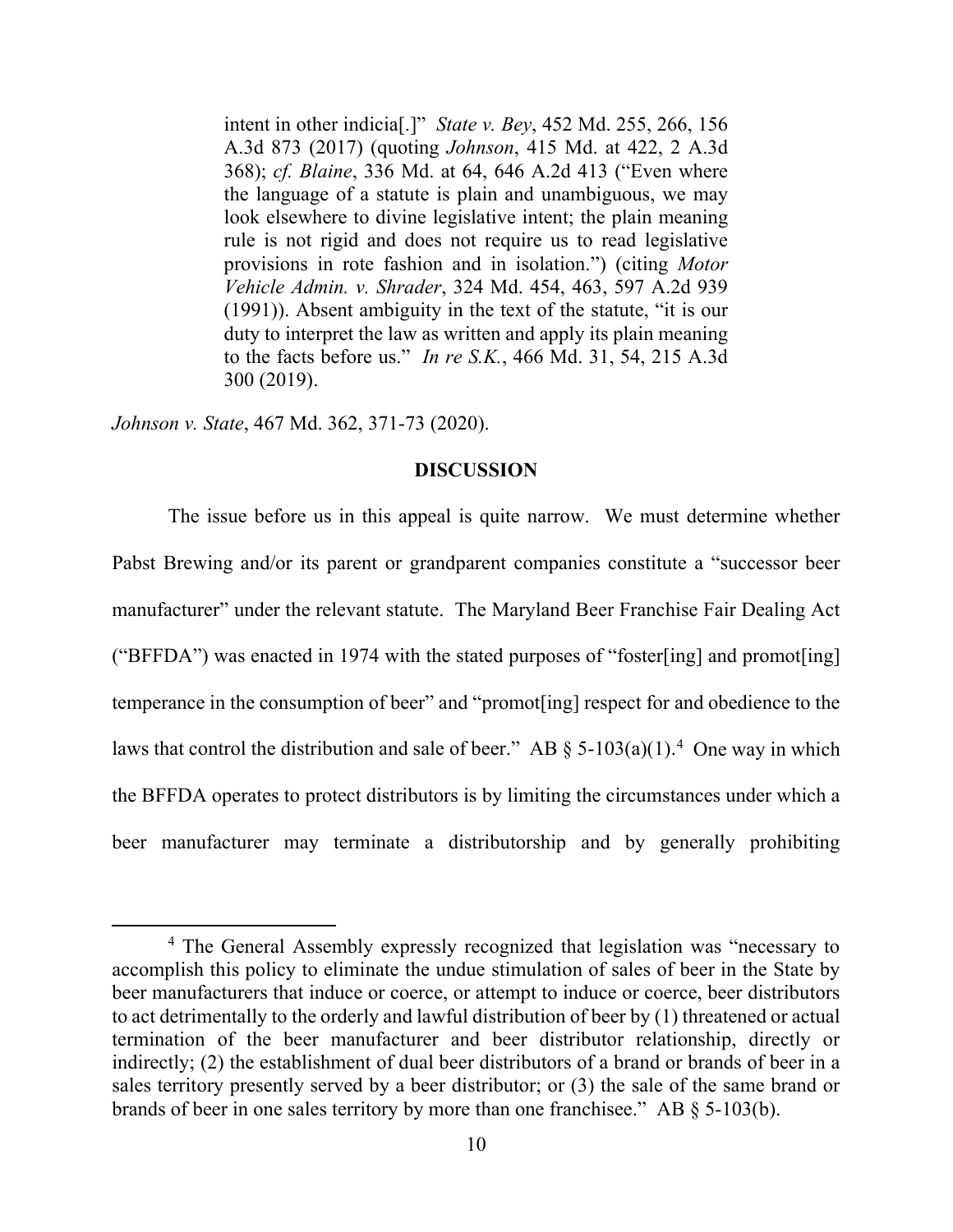not-for-cause terminations of distributorships. AB  $\S$ § 5-107 & 5-108. The statute provides that "[n]otwithstanding the terms of a beer franchise agreement, a franchisor may not terminate or refuse to continue or renew a beer franchise agreement, or cause a franchisee to resign from a beer franchise agreement, without good cause." AB  $\S$  5-108(b)(ii).

Section 5-201 of the Alcoholic Beverages Article addresses the obligations of a "successor beer manufacturer." It is this section that is at the center of this appeal. Pabst Brewing asserts that its grandparent company, Blue Ribbon, is a "successor beer manufacturer" that was permitted to terminate Winner's distributorship; Winner asserts that Pabst Brewing and Blue Ribbon do not satisfy the definition of "successor beer manufacturer" and, therefore, Pabst Brewing was not permitted to terminate Winner's distributorship. Pursuant to AB § 5-201, a successor beer manufacturer may terminate an agreement made between a distributor and the predecessor beer manufacturer but the successor beer manufacturer "shall remunerate the beer wholesaler a sum equal to the fair market value for the sale of the subject brand or brands of beer calculated from the date of termination."

The statute defines a beer manufacturer as "(i) a brewer, fermenter, processor, bottler, or packager of beer located in or outside the State; or (ii) a person located in or outside the State that enters into an agreement with a beer wholesaler doing business in the State." AB  $\S$  5-201(a)(3). The statute also defines the term "successor beer manufacturer," providing that "'[s]uccessor beer manufacturer' includes a person or license holder who replaces a beer manufacturer with the right to sell, distribute, or import a brand of beer." AB  $\S$  5-201(a)(5).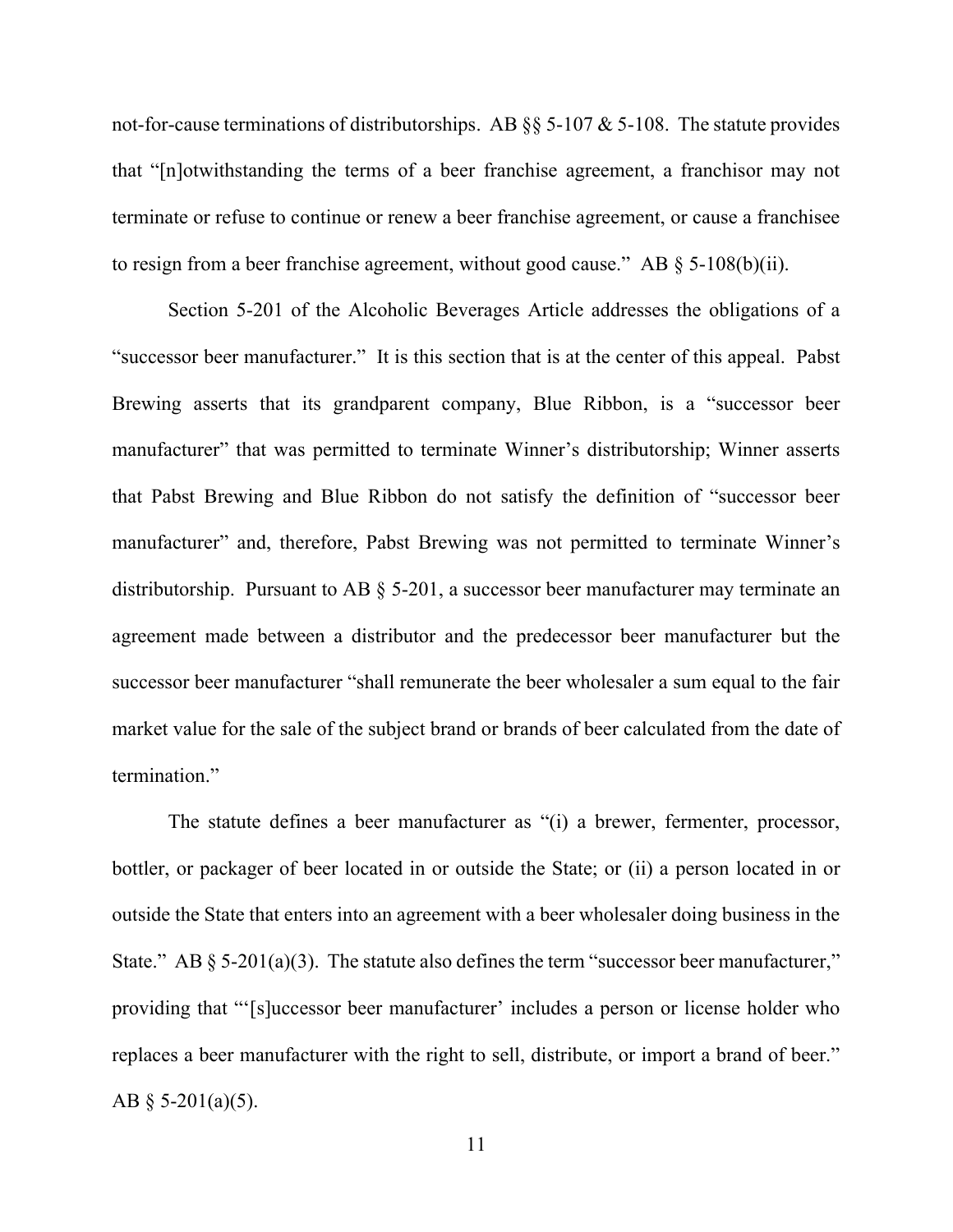We briefly revisit the 2014 change in Pabst Brewing's ownership structure before delving into our analysis of whether the successor beer manufacturer statute is implicated in this case. Winner and Pabst Brewing entered into the 2014 Agreement on April 30, 2014, which supplanted a prior agreement that had begun January 31, 1994. When the parties entered into the 2014 Agreement, Pabst Brewing was a Delaware Corporation and a wholly-owned subsidiary of Pabst Holdings, Inc., which was, in turn, a wholly-owned subsidiary of Pabst Corporate Holdings, Inc., which was controlled by Dean Metropoulos. As of November 13, 2014, Pabst Brewing became a Delaware limited liability company and Pabst Corporate Holdings, Inc. sold its interest in Pabst Holdings, Inc. to Blue Ribbon, LLC, which was controlled by Eugene Kashper. Following the acquisition, Pabst Brewing replaced its directors and officers.

Barbara J. Hruby, Pabst Brewing's Manager of Government Affairs, sent a letter to the Comptroller of Maryland advising that "on November 13, 2014, a new group of investors completed the purchase [of] all of the equity interests of Pabst Holdings, LLC, the parent of Pabst Brewing Company, which holds the above license(s)/permit(s)." Pabst Brewing advised that it would "file amended Brewer's Notices and permits with the federal Alcohol and Tobacco Tax and Trade Bureau" but explained that Pabst Brewing "will continue to be the operating company doing business with the same Employer Identification Number (EIN)." Pabst Brewing further explained:

> For business tax planning purposes, the parties to the transaction did elect to be treated as a limited liability company immediately prior to closing, but no new entity was formed and all basic business functions will continue uninterrupted. All existing bonds will be updated with the information on the new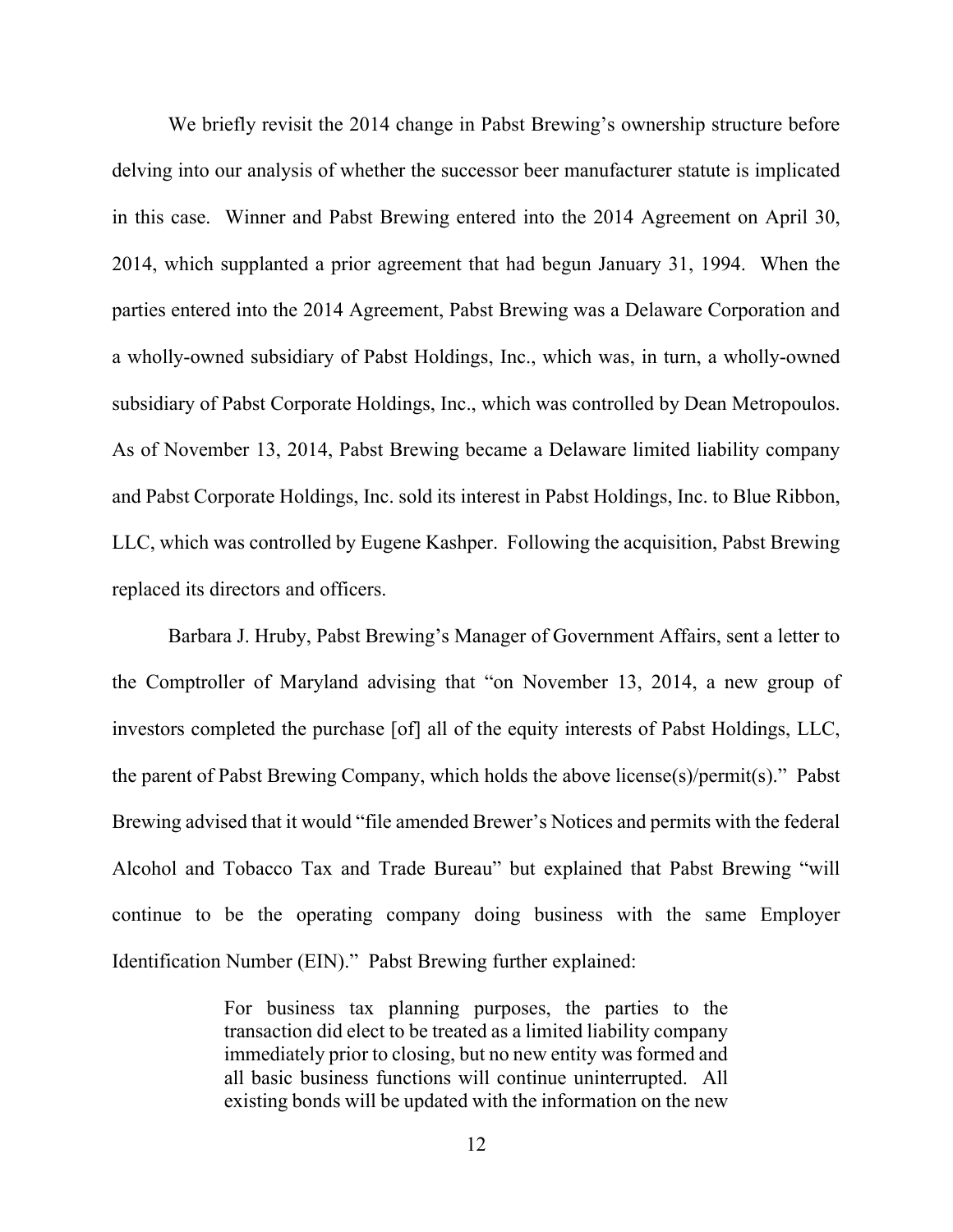owners. Pabst brands will remain the same after closing and distribution to retailers will continue through the three-tier system. While Pabst Brewing Company will have several new senior executives in its management team, many veteran executives and most of the other Pabst employees remain, including members of the existing compliance team. We do not anticipate immediate changes in day-to-day operations.

Pabst Brewing further provided the names of the new officers as well as the names of former officers who had submitted their resignations. Following the change in ownership, Winner received a letter terminating its distributorship. The letter was written on the letterhead of "Pabst Brewing Company."[5](#page-14-0)

We must determine whether the change in Pabst Brewing's corporate structure in 2014, coupled with the change in ownership at Pabst Brewing's grandparent level, rendered Pabst Brewing and/or its parent and grandparent companies "successor beer manufacturers" under the statute. Answering this question requires us to decide if Pabst Brewing and/or Blue Ribbon is, pursuant to AB  $\S$  5-201(a)(5), "a person or license holder who replaces a beer manufacturer with the right to sell, distribute, or import a brand of beer."

In explaining why it concluded that Blue Ribbon was a successor beer manufacturer, the trial court emphasized that "Blue Ribbon, LLC now owns the Pabst brands and has complete control over every aspect of Pabst's business, and therefore, is a successor beer

<span id="page-14-0"></span><sup>&</sup>lt;sup>5</sup> Pabst Brewing explains that the termination was done on the "Pabst Brewing" Company" letterhead because "internally within Kashper's beer enterprises, all the various legal entities -- including Blue Ribbon LLC, other Blue Ribbon entities, Pabst Brewing Company LLC, Pabst Holdings, LLC, and Falstaff Brewing Company, LLC -- are colloquially referred to as 'Pabst Brewing Company.'"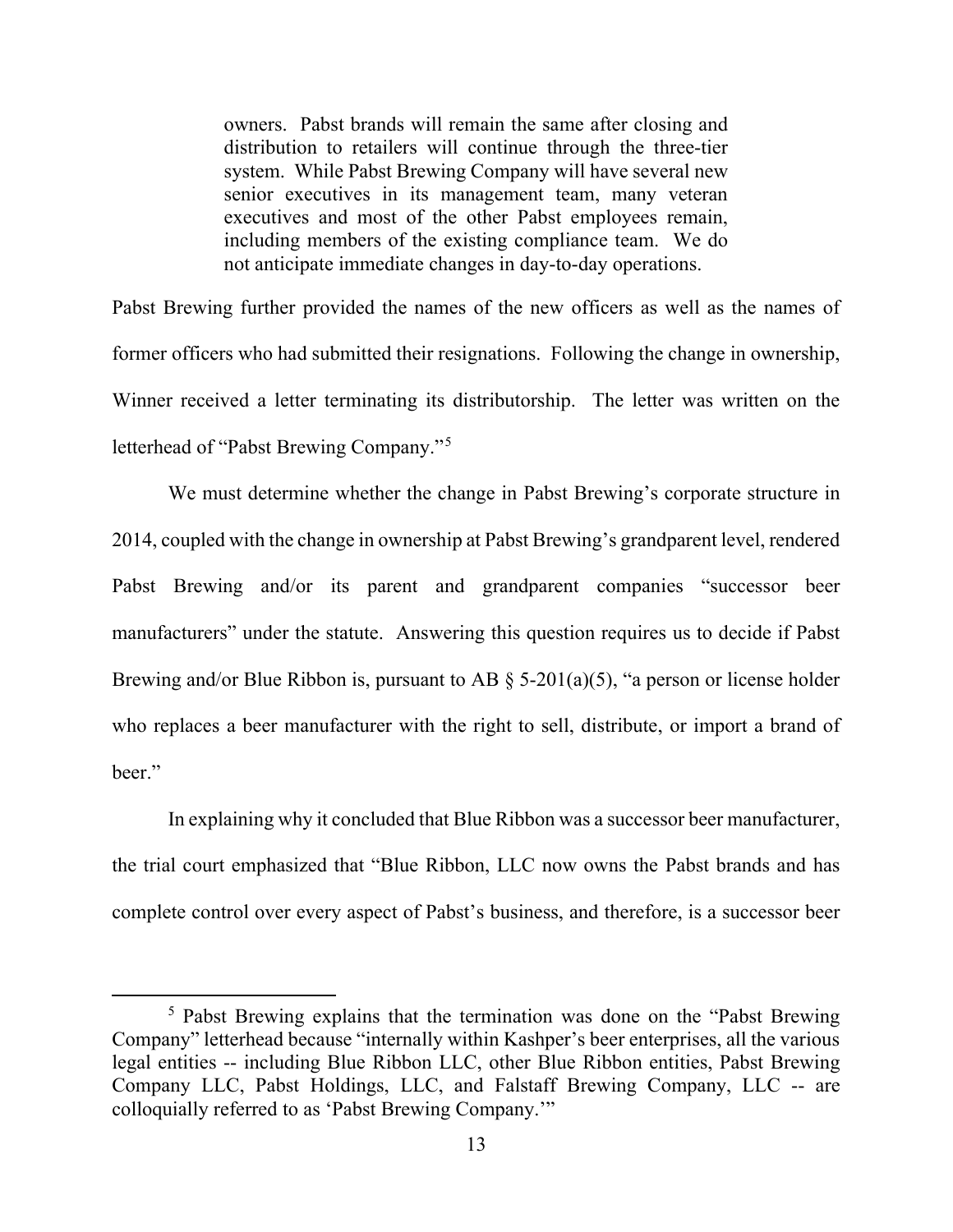manufacturer." As we shall explain, we disagree with the circuit court. First, we observe that Eugene Kashper, the CEO of both Blue Ribbon, LLC and Pabst Brewing Company LLC, submitted an affidavit declaring that Blue Ribbon "owns 100% of the shares of Pabst Holdings, LLC, which owns the membership interests of Pabst Brewing Company, LLC." Contrary to the trial court's finding that Blue Ribbon owns the Pabst Brewing brands, Mr. Kashper stated in his affidavit that "Pabst Brewing Company LLC owns the Pabst brands of beer." Mr. Kashper maintained, however, that "[e]ffectively, through Blue Ribbon, LLC, I am the owner of the Pabst brands." Furthermore, Pabst Brewing's former General Counsel, Michael J. Kramer, explained that Blue Ribbon's purchase of Pabst Holdings, Inc. "was structured as a sale of stock and not a sale of assets" and did not "involve the sale of any brands belonging to [Pabst Brewing]," nor did the transaction include "any assignments of [Pabst Brewing's] trademarks, or any assignments of contracts related to [Pabst Brewing's] brands."

In our view, the trial court overemphasized the ownership of Pabst Brewing's parent company and Mr. Kashper's control of Pabst Brewing through his ownership interest in Blue Ribbon. The definition of successor beer manufacturer does not refer to the control of a company, but rather provides that a successor beer manufacturer is "a person or license holder who replaces a beer manufacturer with the right to sell, distribute, or import a brand of beer." Pabst Brewing urges us to adopt a "control-based" test and conclude that because Blue Ribbon's purchase of Pabst Holdings, Inc. served to change the entity in control of Pabst Brewing, Blue Ribbon is therefore a successor beer manufacturer.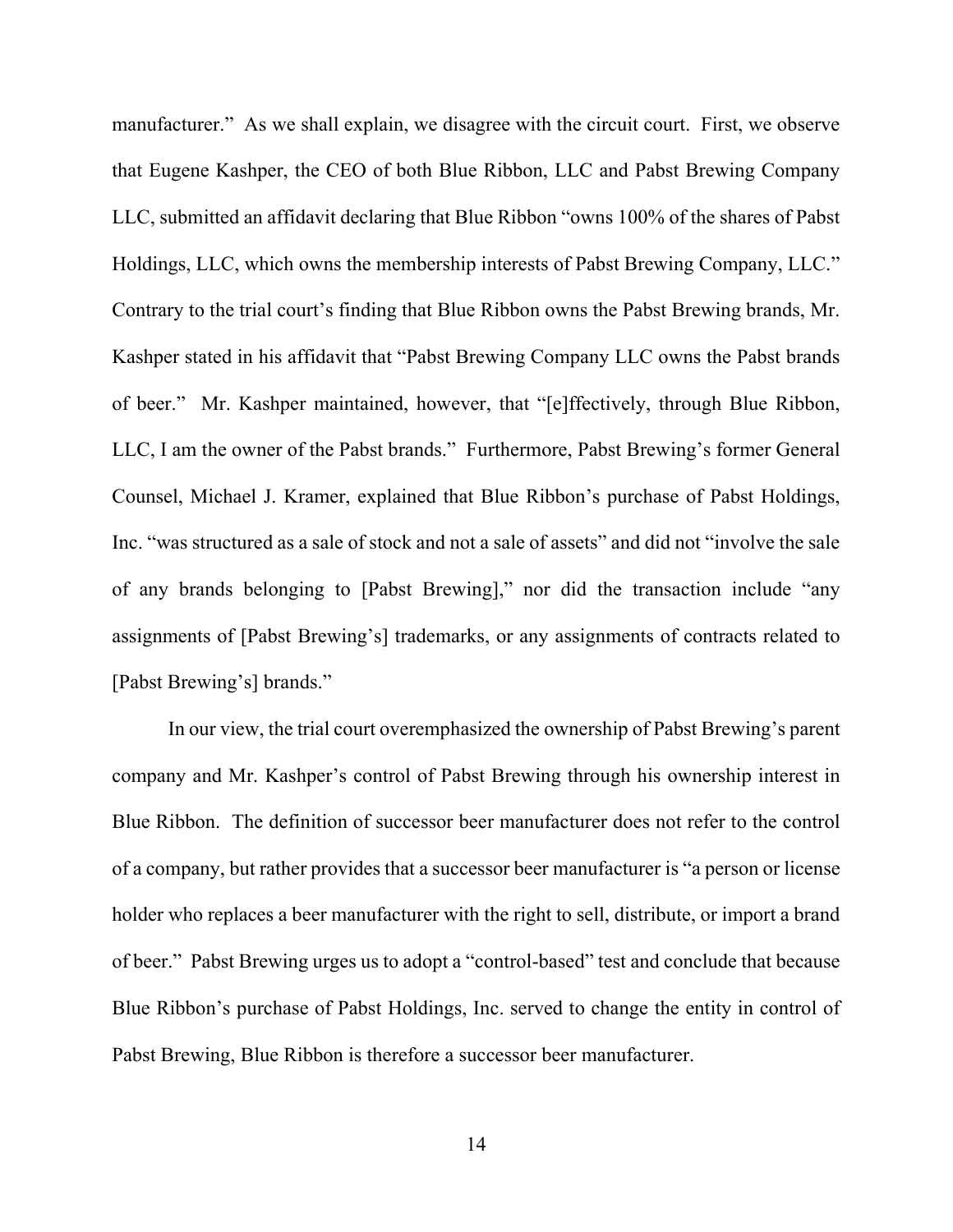Pabst Brewing asserts that other courts have adopted a control-based test and that we should similarly do so. In particular, Pabst Brewing points to the decision of the United States Court of Appeals for the Sixth Circuit in *Tri County Wholesale Distributors v. Labatt USA Operating Co.*, 828 F.3d 421 (6th Cir. 2016). Like the case before us in this appeal, *Tri County* required a determination of whether a supplier satisfied a definition of a successor beer manufacturer, and, therefore, whether the supplier was permitted to terminate franchise agreements. 828 F.3d at 423. In *Tri County*, the appellate court employed a "functional, control-based approach" and reasoned that the supplier satisfied the successor beer manufacturer definition after a parent company acquired a holding company that, "through a series of . . . intermediate nesting holding companies," owned and controlled Labatt USA Operating. *Id.* at 424-27.

Critically, however, the language of the statute at issue in *Tri County* was far broader than the statute at issue in this appeal. The relevant Ohio statute at issue in *Tri County* provided that a "successor manufacturer" may terminate a distributor when "a successor manufacturer **acquires all or substantially all of the stock or assets** of another manufacturer through merger or acquisition." *Id.* at 429 (quoting Ohio Rev. Code § 1333.85(d)) (emphasis supplied).<sup>[6](#page-16-0)</sup> This is a much broader definition than the definition of successor beer manufacturer under Maryland law, which recognized a successor as one

<span id="page-16-0"></span><sup>6</sup> Pabst Brewing also directs our attention to, *Bellas Co. v. Pabst Brewing Co.*, No. 15-873 (S.D. Ohio Mar. 27, 2017), an unpublished memorandum opinion from the United States District Court for the Southern District of Ohio in which the trial court construed the same Ohio successor manufacturer statute. In our view, as we explained with respect to the *Tri County* case, the significantly different language of the Ohio statute renders Pabst Brewing's reliance upon these cases misplaced.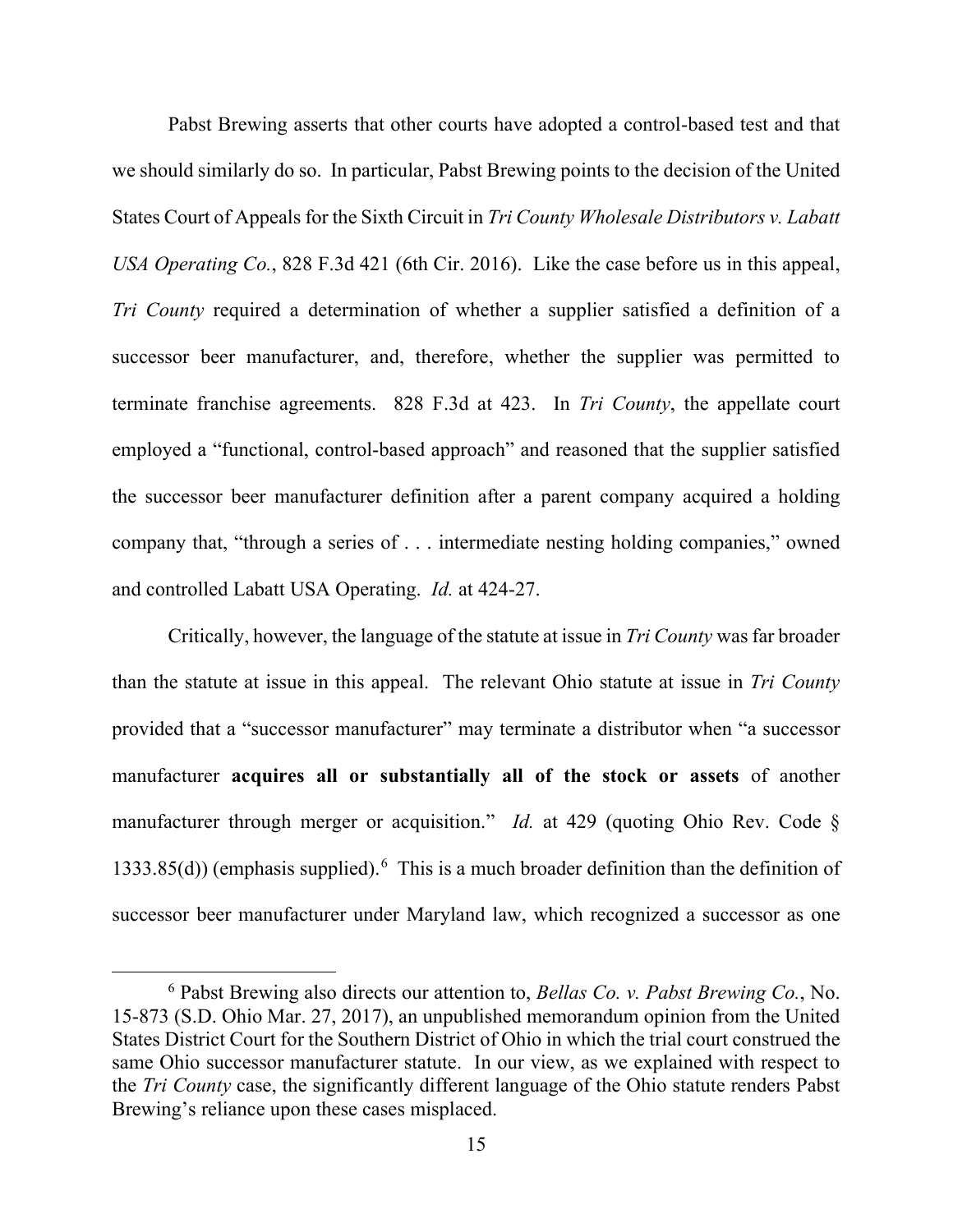who "replaces a beer manufacturer with the right to sell, distribute, or import a brand of beer." AB § 5-201(a)(5). Indeed, if the General Assembly had intended the determination of whether an entity is a successor beer manufacturer to be focused upon the control of the company and/or the acquisition of stock or assets, the legislature could have included such language in the statute. Instead, the General Assembly focused upon whether a beer manufacturer was "replaced" with an entity that has "the right to sell, distribute, or import a brand of beer." This is the clear and unambiguous language that we must apply to the undisputed facts presented in this case.

Pabst Brewing asserts that although the Maryland statute is, in Pabst Brewing's words, "not a model of clarity," a reading of the relevant statutory language compels the conclusion that Pabst Brewing, under the direction of Blue Ribbon, was permitted to terminate Winner's distributorship. We are not persuaded. The Maryland statute, unlike the Ohio statute discussed in *Tri County*, focuses on whether "a person or license holder" had "**replace[d]** a beer manufacturer with the **right to sell, distribute, or import a brand of beer**." AB § 5-201(a)(5) (emphasis supplied). Pabst Brewing expressly informed the Maryland Comptroller that although "investors completed the purchase all of the equity interests [sic] of Pabst Holdings, LLC," Pabst Brewing would "continue to be the operating company doing business with the same Employer Identification Number (EIN)." Pabst Brewing further informed the Comptroller that "the parties to the transaction did elect to be treated as a limited liability company immediately prior to closing, but no new entity was formed and all basic business functions [would] continue uninterrupted."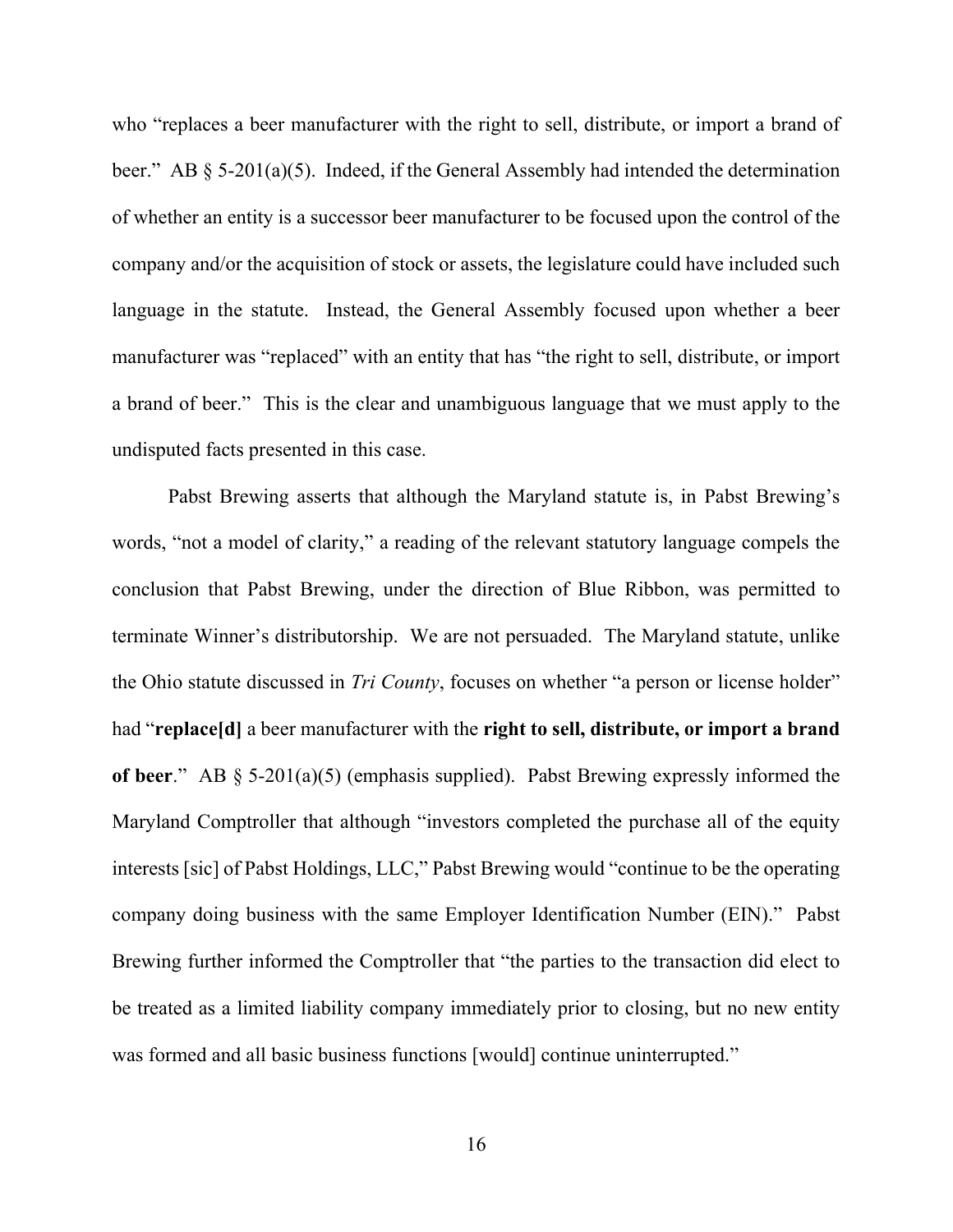Furthermore, the undisputed evidence demonstrates that Blue Ribbon's purchase of Pabst Holdings, Inc. was "a sale of stock and not a sale of assets" and did not "involve the sale of any brands belonging to [Pabst Brewing]," nor did the transaction include "any assignments of [Pabst Brewing's] trademarks, or any assignments of contracts related to [Pabst Brewing's] brands." In our view, the sale of the equity interests in Pabst Brewing's parent company when Blue Ribbon purchased Pabst Holdings, Inc. from Pabst Corporate Holdings, Inc., did not constitute a "replacement" of Pabst Brewing, nor did the entity that had the "right to sell, distribute, or import a brand of beer" change. Prior to the 2014 transaction, Pabst Brewing, structured as a corporation, had the right to sell, distribute, or import certain brands of beer. Following the transaction, Pabst Brewing, structured as a limited liability corporation but operating under the same EIN and having reassured the Comptroller that no new entity had been formed, had the right to sell, distribute, or import the same brands of beer. A change in ownership and control occurred two rungs up the corporate chain, but the entity with the right to sell, distribute, or import the brands of beer remained the same, and, therefore, was not replaced.

This conclusion is compelled by the relevant statutory language, but further, the result is consistent with general well-settled principles of corporate law. "In Maryland, ... a corporation is a distinct legal entity, separate and apart from its stockholders.'" *Gosain v. Cty. Council of Prince George's Cty.*, 420 Md. 197, 210 (2011) (quoting *Dean v. Pinder*, 312 Md. 154, 164 (1988)). Consistent with this principle, when determining whether an entity meets the definition of "successor beer manufacturer," we shall not blur the distinction between Pabst Brewing Company, LLC itself and its parent and grandparent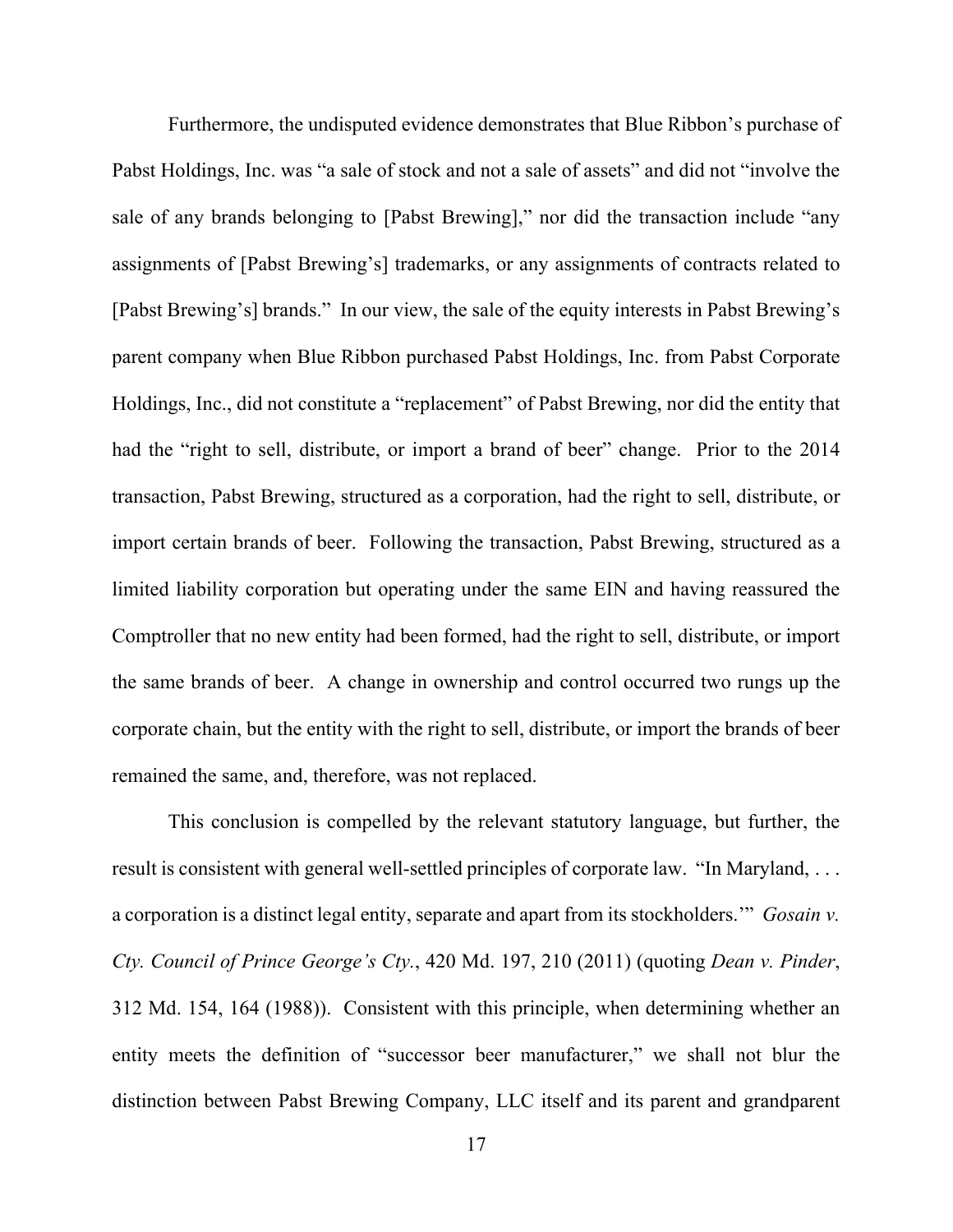companies. *See id.* (expressly rejecting a petitioner's attempts "to blur the distinction between the corporations and the individuals owning the corporations").

For these reasons, we hold that the circuit court erred when it concluded that Blue Ribbon satisfied the statutory definition of "successor beer manufacturer." AB § 5-201(a)(5). As we have explained, neither Pabst Brewing nor its parent or grandparent entities satisfy the definition of AB  $\S$  5-201(a)(5). The circuit court's grant of summary judgment in favor of Pabst Brewing as to both counts was premised upon this incorrect conclusion. Accordingly, we hold the circuit court erred in granting summary judgment in favor of Pabst Brewing.

Having determined that the circuit court incorrectly granted summary judgment in favor of Pabst Brewing, we shall remand this case for further proceedings. Because, as we have explained, this case does not involve a successor beer manufacturer, we shall not address the issue of whether the circuit court erred in connection with its determination that Winner's statutory claim for a fair market value award was time-barred. The statutory fair market value compensation provision set forth in AB  $\S$  5-201(d) is no longer applicable in light of our determination that this case does not involve a successor beer manufacturer.

Furthermore, we shall not address additional matters not expressly decided by the circuit court. Specifically, we shall not address any issues relating to whether Pabst Brewing was permitted to terminate Winner's distributorship for cause, nor will we address whether Winner presented sufficient evidence to substantiate a claim for damages. We also take no position as to what, if any, remedy is permitted under the law when a beer manufacturer who does not satisfy the definition of "successor beer manufacturer"